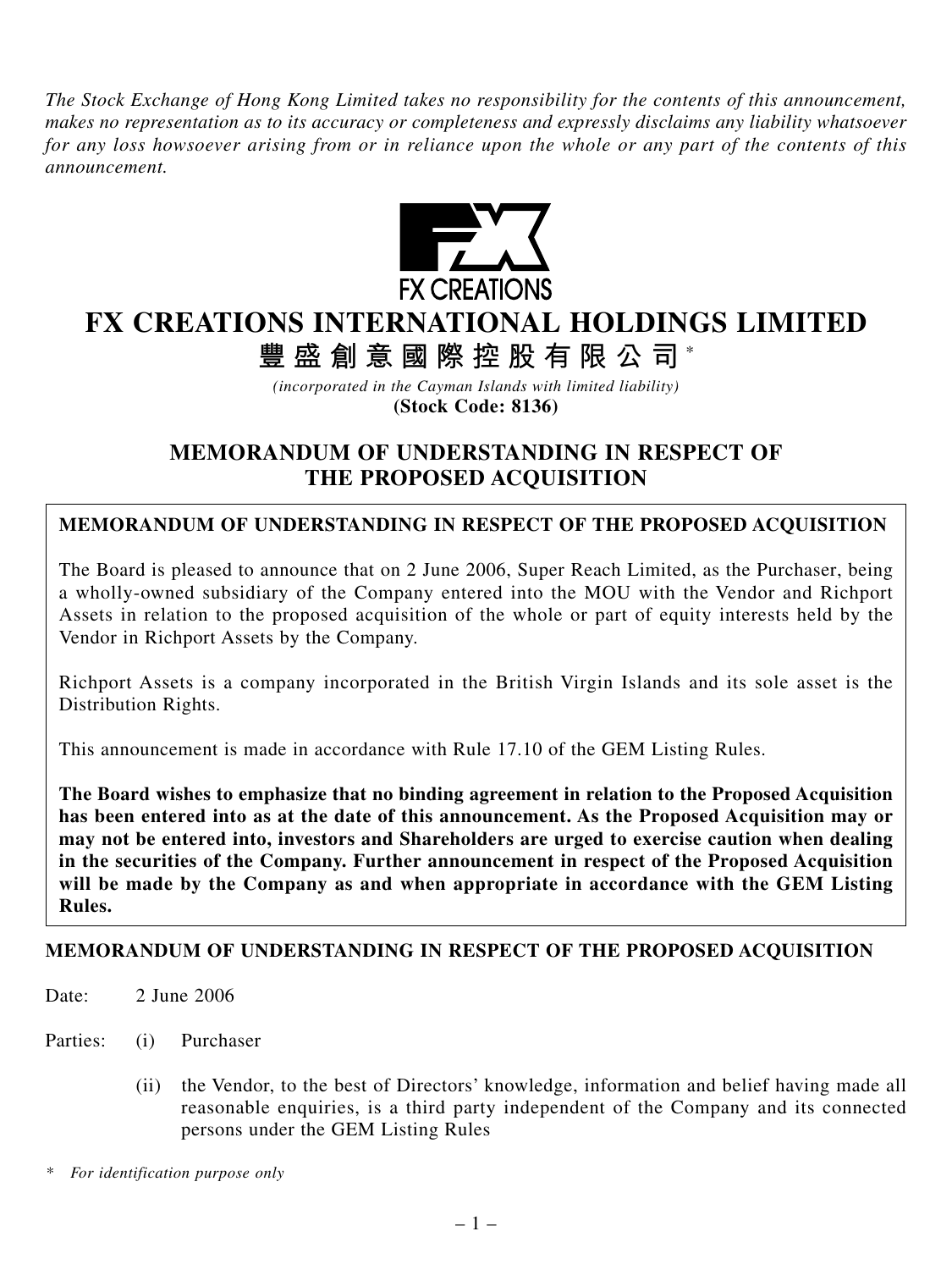(iii) Richport Assets, a company incorporated in the British Virgin Islands as an investment holding company and is controlled by the Vendor, which has secured a Distribution Rights

#### **Major terms of the MOU**

Under the MOU, it is proposed that the Purchaser will acquire the whole or part of the equity interests held by the Vendor in Richport Assets, which has secured an exclusive distribution rights in relation to the sale and distribution of funeral related products and services on a worldwide basis. Richport Assets is a company incorporated in the British Virgin Islands and its sole asset is the Distribution Rights.

Under the MOU, both the Purchaser and the Vendor will proceed to the negotiation for a legally binding Formal Agreement on or before 30 September 2006 (or such later date to be agreed by the parties). The entering into the legally-binding Formal Agreement is subject to conditions including, inter alia, (i) the completion of the due diligence of Richport Assets; (ii) the completion of reorganization of Richport Assets; and (iii) any other conditions as required by the Purchaser. It is also agreed that the Vendor will not, prior to 30 September 2006 (or such other date to be agreed by the parties), negotiate with any third party for the disposal of such equity interests in Richport Assets. A refundable amount of HK\$6,000,000 is payable by the Purchaser to the Vendor as earnest money within three Business Days from the date of MOU. The deposit will be financed from the Company's internal resources.

If no legally-binding Formal Agreement has been entered into on or before the aforesaid date, the sum will be refunded to the Purchaser in full (without interest) within three Business Days thereof.

The aggregate consideration for the Proposed Acquisition has not yet been determined at the date of this announcement and shall be subject to further negotiation between the parties thereto. It is contemplated that such consideration will be settled in cash and/or consideration shares and/or convertible notes and/or promissory notes of the Company to be determined and agreed by the respective parties.

The MOU does not constitute any legally-binding commitment in respect of the Proposed Acquisition. The Proposed Acquisition will be subject to the execution and completion of the Formal Agreement.

The Proposed Acquisition, if the Formal Agreement has been entered into, will also constitute a notifiable transaction pursuant to the GEM Listing Rules.

Further announcement in respect of the Proposed Acquisition will be made by the Company as and when appropriate in accordance with the GEM Listing Rules.

#### **Richport Assets Limited**

Richport Assets is a company incorporated in the British Virgin Islands as an investment holding company and is controlled by the Vendor. The sole asset of Richport Assets is the Distribution Rights.

#### **Reasons for the Proposed Acquisition**

The Company and its subsidiaries are principally engaged in retail sales and wholesale of bags and accessories under its brand name.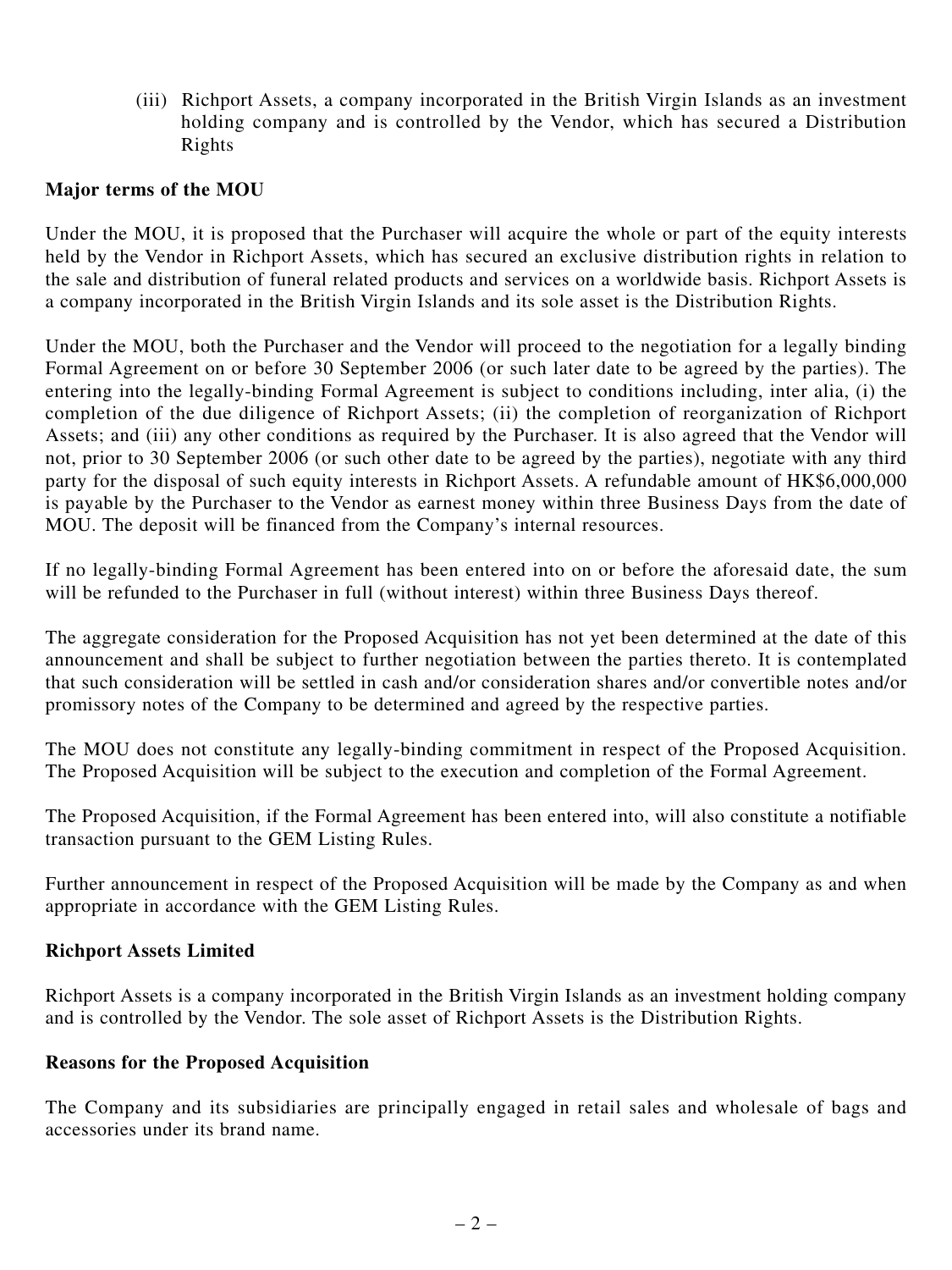As disclosed in the announcement of the Company in relation to the Open Offer dated 25 May 2006, the Directors have always been active in seeking investment opportunities in order to broaden and expand the scope of the business of the Group, and which may or may not be in the principal line of business of the Group. The Directors consider that as long as any future investments, which are in the interests of the Group and the Shareholders as a whole, the Directors will look into such investments and decide whether such investments are warranted. Therefore, the Purchaser has decided to enter into the MOU with the Vendor and Richport Assets so as to seek for more business opportunities and to maximize return to the Group in the long run.

This announcement is made in accordance with Rule 17.10 of the GEM Listing Rules.

**The Board wishes to emphasize that no binding agreement in relation to the Proposed Acquisition has been entered into as at the date of this announcement. As the Proposed Acquisition may or may not be entered into, investors and Shareholders are urged to exercise caution when dealing in the securities of the Company. Further announcement in respect of the Proposed Acquisition will be made by the Company as and when appropriate in accordance with the GEM Listing Rules.**

#### **DEFINITIONS**

In this announcement, unless the context otherwise requires, the following words and expressions shall have the following meanings when used herein:

| "Board"               | the board of Directors                                                                                                                                               |
|-----------------------|----------------------------------------------------------------------------------------------------------------------------------------------------------------------|
| "Business Day(s)"     | any day on which the Stock Exchange is open for the business in dealing<br>securities                                                                                |
| "Company"             | FX Creations International Holdings Limited, a company incorporated in the<br>Cayman Islands with limited liability, the issued Shares of which are listed<br>on GEM |
| "Director(s)"         | the director(s) of the Company                                                                                                                                       |
| "Distribution Rights" | an exclusive distribution rights in relation to the sale and distribution of<br>funeral related products and services on a worldwide basis                           |
| "Formal Agreement"    | the sale and purchase agreement which may or may not be entered into in<br>relation to the Proposed Acquisition                                                      |
| "GEM"                 | the Growth Enterprise Market of the Stock Exchange                                                                                                                   |
| "GEM Listing Rules"   | The Rules Governing the Listing of Securities on GEM                                                                                                                 |
| "Group"               | the Company and its subsidiaries                                                                                                                                     |
| "Hong Kong"           | the Hong Kong Special Administrative Region of the People's Republic of<br>China                                                                                     |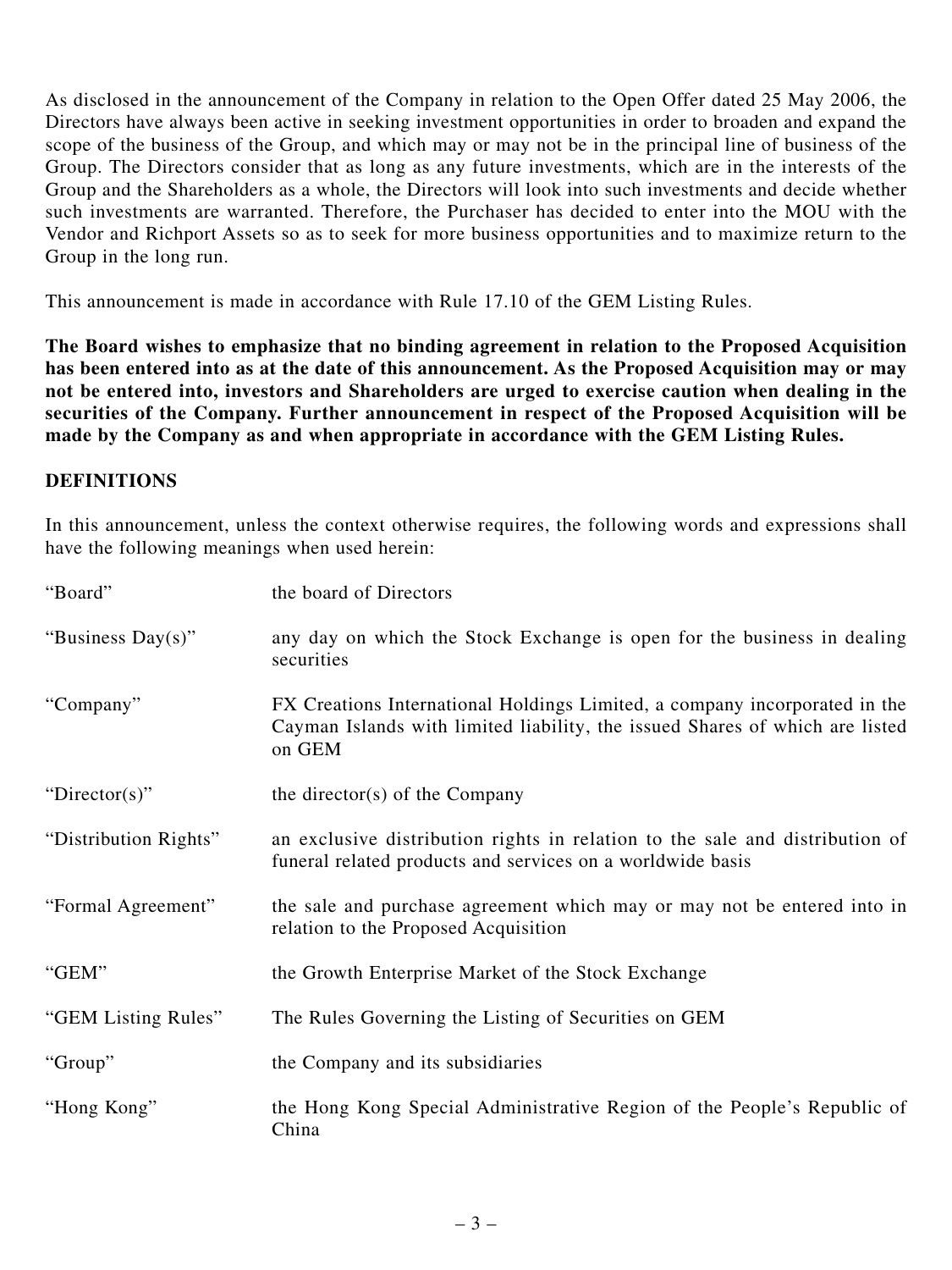| "MOU"                  | the non-legally binding memorandum of understanding dated 2 June 2006<br>entered into between the Purchaser, the Vendor and Richport Assets setting<br>out the basic understanding in relation to the Proposed Acquisition                                                                                                            |
|------------------------|---------------------------------------------------------------------------------------------------------------------------------------------------------------------------------------------------------------------------------------------------------------------------------------------------------------------------------------|
| "Open Offer"           | the issue of not less than 232,552,000 offer shares and not more than<br>249,302,000 offer shares by way of open offer on the basis of one Offer Share<br>for every two existing shares to the qualifying Shareholders, pursuant to the<br>terms and conditions, as disclosed in the announcement of the Company<br>dated 25 May 2006 |
| "PRC"                  | the People's Republic of China, excluding Hong Kong for the purpose of this<br>announcement                                                                                                                                                                                                                                           |
| "Proposed Acquisition" | the proposed acquisition of the whole or part of the equity interests held by<br>the Vendor in the registered capital of Richport Assets, as contemplated under<br>the MOU                                                                                                                                                            |
| "Purchaser"            | Super Reach Limited, a company incorporated in the British Virgin Islands<br>and a wholly-owned subsidiary of the Company                                                                                                                                                                                                             |
| "Richport Assets"      | Richport Assets Limited, a company incorporated in the British Virgin Islands<br>as an investment holding company and is controlled by the Vendor. The sole<br>asset of Richport Assets is the Distribution Rights                                                                                                                    |
| "Shareholder(s)"       | holder(s) of existing Shares                                                                                                                                                                                                                                                                                                          |
| "Share $(s)$ "         | ordinary share(s) of $HK\$0.01$ each in the share capital of the Company                                                                                                                                                                                                                                                              |
| "Stock Exchange"       | The Stock Exchange of Hong Kong Limited                                                                                                                                                                                                                                                                                               |
| "Vendor"               | Mr. Lui Shu Kwan, the ultimate beneficial owner of Richport Assets, and to<br>the best of Directors' knowledge, information and belief having made all<br>reasonable enquires, is a third party independent of the Company and its<br>connected persons under the GEM Listing Rules                                                   |
| "HK\$" and "cents"     | Hong Kong dollars and cents respectively, the lawful currency of Hong Kong                                                                                                                                                                                                                                                            |
|                        | By order of the Board<br><b>FX Creations International Holdings Limited</b><br><b>Wong Wing Cheung, Peter</b><br>Chairman                                                                                                                                                                                                             |

Hong Kong, 2 June 2006